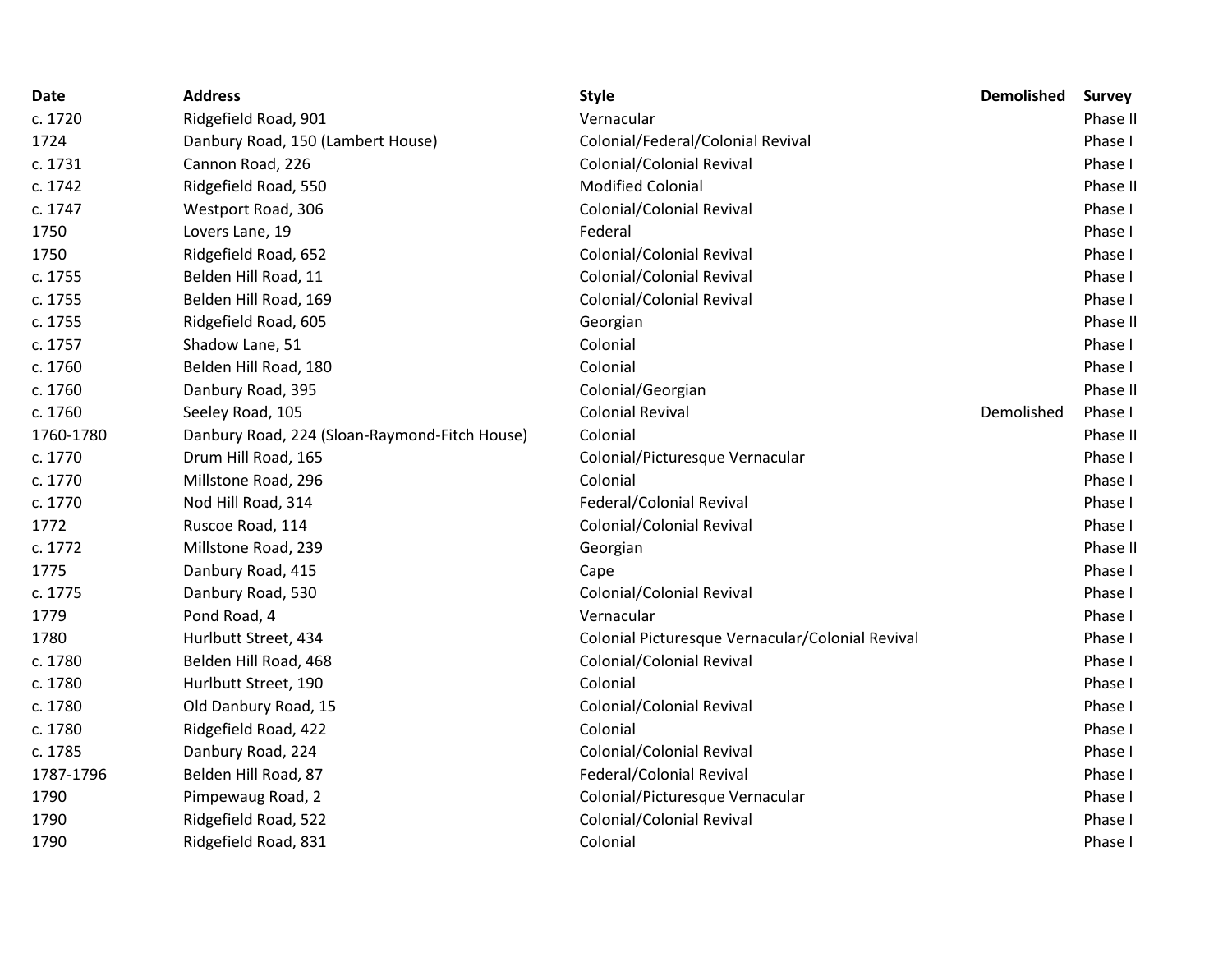| 1790              | Ridgefield Road, 846      | Federal                               |            | Phase I |
|-------------------|---------------------------|---------------------------------------|------------|---------|
| c. 1790           | Belden Hill Road, 332     | Colonial                              |            | Phase I |
| c. 1790           | Belden Hill Road, 368     | Colonial                              |            | Phase I |
| c. 1790           | Danbury Road, 490         | Vernacular                            |            | Phase I |
| c. 1790           | Danbury Road, 516         | Cape/Colonial Revival                 |            | Phase I |
| c. 1790           | Danbury Road, 539         | Colonial/Colonial Revival             |            | Phase I |
| c. 1790           | Dudley Road, 149          | Colonial/Picturesque Vernacular       |            | Phase I |
| c. 1790           | Nod Hill Road, 289        | Cape                                  |            | Phase I |
| c. 1790           | Old Boston Road, 3        | Colonial/Vernacular                   |            | Phase I |
| c. 1790           | Olmstead Hill Road, 229   | <b>Colonial Cape</b>                  |            | Phase I |
| c. 1790           | Ridgefield Road, 384      | <b>Greek Revival</b>                  |            | Phase I |
| c. 1790-1810      | Cannon Store              | Vernacular                            |            | Phase I |
| 1790-1844         | Ridgefield Road, 70       | <b>Colonial Greek Revival</b>         |            | Phase I |
| 1791              | Danbury Road, 300         | <b>Greek Revival</b>                  |            | Phase I |
| c. 1791           | Ridgefield Road, 108      | Colonial                              |            | Phase I |
| 1792              | Ridgefield Road, 735      | <b>Colonial Revival</b>               |            | Phase I |
| c. 1792           | Danbury Road, 250         | Vernacular                            |            | Phase I |
| c. 1795           | Nod Hill Road, 518        | Vernacular/Colonial Revival           |            | Phase I |
| c. 1795           | Ridgefield Road, 1090     | Colonial/Colonial Revival             |            | Phase I |
| 1799              | Hurlbutt Street, 275      | Colonial/Picturesque Vernacular       |            | Phase I |
| Late 18th Century | Hurlbutt Street, 211      | <b>Colonial Revival</b>               | Demolished | Phase I |
| Late 18th Century | Millstone Road, 131       | Colonial                              |            | Phase I |
| 18th Century      | Ridgefield Road, 742      | <b>Colonial Revival</b>               |            | Phase I |
| 1800              | Drum Hill Road, 88        | Federal/Colonial Revival              |            | Phase I |
| 1800              | Honey Hill Road, 94       | Colonial/Colonial Revival             |            | Phase I |
| 1800              | Millstone Road, 121       | <b>Greek Revival/Colonial Revival</b> |            | Phase I |
| c. 1800           | Cannon Road, 109          | Colonial/Colonial Revival             |            | Phase I |
| c. 1800           | Danbury Road, 493         | <b>Greek Revival</b>                  |            | Phase I |
| c. 1800           | New Canaad Road, 12       | Cape/Greek Revival                    |            | Phase I |
| c. 1800           | Nod Hill Road, 209        | Federal                               |            | Phase I |
| c. 1800           | Nod Hill Road, 573        | <b>Colonial Revival</b>               |            | Phase I |
| c. 1800           | Old Belden Hill Road, 105 | Cape/Colonial Revival                 | Demolished | Phase I |
| c. 1800           | Ridgefield Road, 807      | Colonial                              |            | Phase I |
| c. 1800           | Sharp Hill Road, 36       | Cape                                  |            | Phase I |
|                   |                           |                                       |            |         |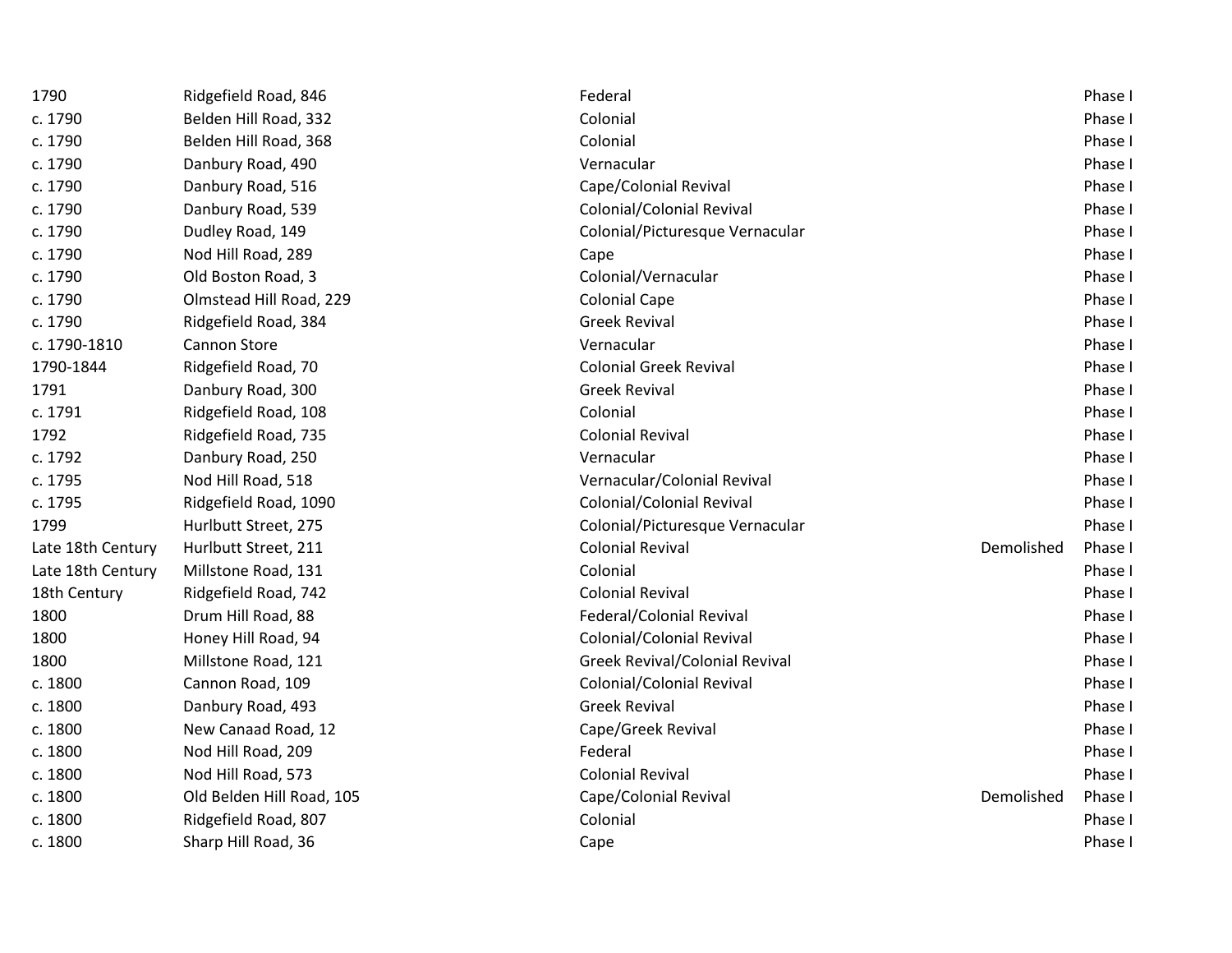| c. 1800      | Sharp Hill Road, 240    | Cape/Picturesque Vernacular     | Phase I |
|--------------|-------------------------|---------------------------------|---------|
| c. 1800      | Westport Road, 132      | Colonial                        | Phase I |
| c. 1800-1820 | Fullin Lane, 10         | Federal                         | Phase I |
| 1800-1825    | Ridgefield Road, 274    | Federal/Colonial Revival        | Phase I |
| 1805         | Hurlbutt Street, 257    | Colonial/Picturesque Vernacular | Phase I |
| 1810         | Hurlbutt Street, 126    | Federal                         | Phase I |
| 1810         | Ridgefield Road, 512    | Colonial/Colonial Revival       | Phase I |
| c. 1810      | Belden Hill Road, 160   | Federal/Colonial Revival        | Phase I |
| c. 1810      | Danbury Road, 444       | Federal                         | Phase I |
| c. 1810      | Nod Hill Road, 430      | Federal/Colonial Revival        | Phase I |
| c. 1810      | Ridgefield Road, 923    | Colonial/Colonial Revival       | Phase I |
| c. 1812      | Nod Hill Road, 200      | <b>Colonial Revival</b>         | Phase I |
| c. 1815      | Nod Hill Road, 141      | Vernacular                      | Phase I |
| c. 1815      | Sharp Hill Road, 190    | Federal                         | Phase I |
| c. 1815      | Sharp Hill Road, 203    | Vernacular                      | Phase I |
| 1820         | Danbury Road, 973       | Cape                            | Phase I |
| 1820         | DeForest Road, 2        | Vernacular                      | Phase I |
| 1820         | Hurlbutt Street, 138    | Federal                         | Phase I |
| 1820         | Lovers Lane, 10         | Vernacular                      | Phase I |
| c. 1820      | Danbury Road, 523       | Eclectic                        | Phase I |
| c. 1820      | Dudley Road, 1          | Cape                            | Phase I |
| c. 1820      | Millstone Road, 3       | Vernacular Cape                 | Phase I |
| c. 1820      | Nod Hill Road, 610      | Federal                         | Phase I |
| c. 1820      | Ridgefield Road, 77     | Federal                         | Phase I |
| c. 1820      | Westport Road, 301      | Cape                            | Phase I |
| c. 1822      | Chestnut Hill Road, 46  | Cape                            | Phase I |
| pre 1823     | Olmstead Hill Road, 190 | Federal/Colonial Revival        | Phase I |
| 1825         | Ridgefield Road, 358    | Vernacular/Colonial Revival     | Phase I |
| 1825         | Ridgefield Road, 830    | Vernacular                      | Phase I |
| 1825         | Ridgefield Road, 1028   | Federal/Colonial Revival        | Phase I |
| 1825         | Seeley Road, 36         | Federal                         | Phase I |
| c. 1825      | Belden Hill Road, 227   | Federal/Colonial Revival        | Phase I |
| c. 1825      | Belden Hill Road, 432   | Vernacular/Colonial Revival     | Phase I |
| c. 1825      | Cannon Road, 270        | Federal/Colonial Revival        | Phase I |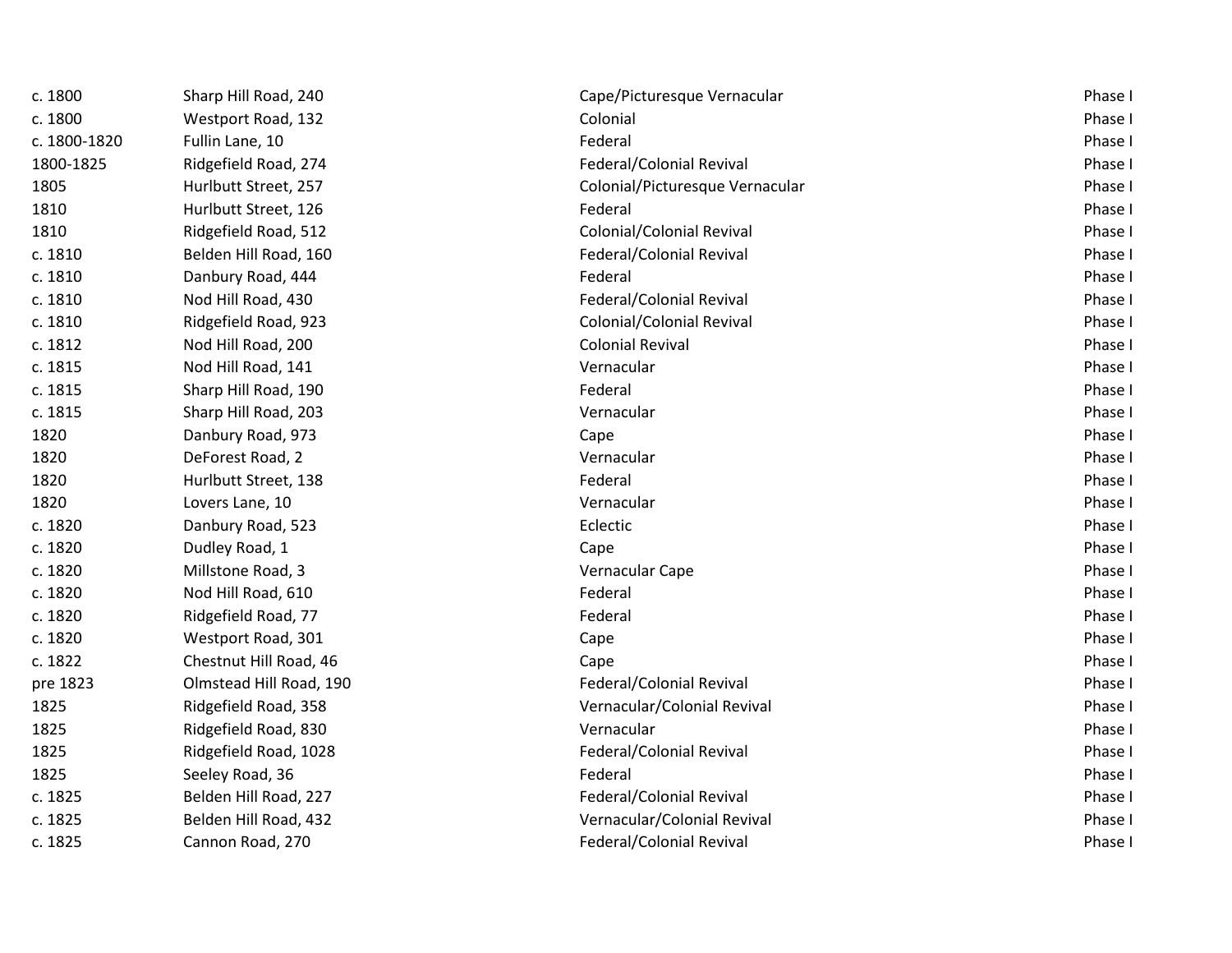| c. 1825            | Nod Hill Road, 41       | Vernacular/Colonial Revival          |            | Phase I  |
|--------------------|-------------------------|--------------------------------------|------------|----------|
| c. 1825            | Old Ridgefield Road, 15 | Federal                              |            | Phase I  |
| c. 1825            | Pond Road, 21           | Vernacular                           |            | Phase I  |
| c. 1825            | Ridgefield Road, 226    | Federal                              |            | Phase I  |
| 1826               | Ridgefield Road, 826    | Cape                                 |            | Phase I  |
| 1826               | Ruscoe Road, 6          | Cape                                 |            | Phase I  |
| 1826               | Scribner Hill Road, 125 | Cape                                 |            | Phase I  |
| c. 1826            | Ridgefield Road, 67     | Federal/Colonial Revival             |            | Phase I  |
| c. 1827            | Sturges Ridge Road, 88  | Federal/Colonial Revival             | Demolished | Phase I  |
| c. 1827            | Wilton Acres Road, 10   | Federal                              |            | Phase I  |
| 1828-1832          | Ridgefield Road, 69     | Federal                              |            | Phase I  |
| Early 19th Century | Danbury Road, 909       | Vernacular                           |            | Phase I  |
| Early 19th Century | Hurlbutt Street, 142    | Cape                                 | Demolished | Phase I  |
| Early 19th Century | Nod Hill Road, 464      | <b>Colonial Revival</b>              |            | Phase I  |
| 1830               | Ridgefield Road, 300    | Federal/Colonial Revival             |            | Phase I  |
| 1830               | Ridgefield Road, 433    | Picturesque Vernacular               |            | Phase I  |
| 1830               | Ridgefield Road, 871    | Federal                              |            | Phase I  |
| c. 1830            | Cedar Road, 139         | Federal                              |            | Phase I  |
| c. 1830            | Chestnut Hill Road, 61  | Federal                              |            | Phase I  |
| c. 1830            | Chestnut Hill Road, 294 | Greek Revival/Colonial Revival       |            | Phase I  |
| c. 1830            | Collinswood Road, 1     | Federal                              |            | Phase I  |
| c. 1830            | Danbury Road, 487       | <b>Greek Revival</b>                 |            | Phase I  |
| c. 1830            | Nod Hill Road, 61       | Cape/Colonial Revival                |            | Phase I  |
| c. 1830            | Old Boston Road, 67     | Greek Revival/Picturesque Vernacular |            | Phase I  |
| c. 1830            | Old Danbury Road, 49    | Federal                              |            | Phase I  |
| c. 1830            | Old Mill Road, 11       | Federal                              |            | Phase I  |
| c. 1830            | Pimpewaug Road, 51      | Federal                              |            | Phase I  |
| c. 1830            | Ridgefield Road, 211    | Modified Cape Cod                    |            | Phase II |
| c. 1830            | Ridgefield Road, 759    | Federal/Colonial Revival             |            | Phase I  |
| c. 1831            | Chestnut Hill Road, 120 | Federal/Colonial Revival             |            | Phase I  |
| 1832               | Danbury Road, 354       | <b>Colonial Revival</b>              |            | Phase I  |
| 1832               | Ridgefield Road, 65     | Federal                              |            | Phase I  |
| c. 1832            | Sturges Ridge Road, 109 | Federal                              |            | Phase I  |
| c. 1834            | Hurlbutt Street, 157    | Vernacular                           |            | Phase I  |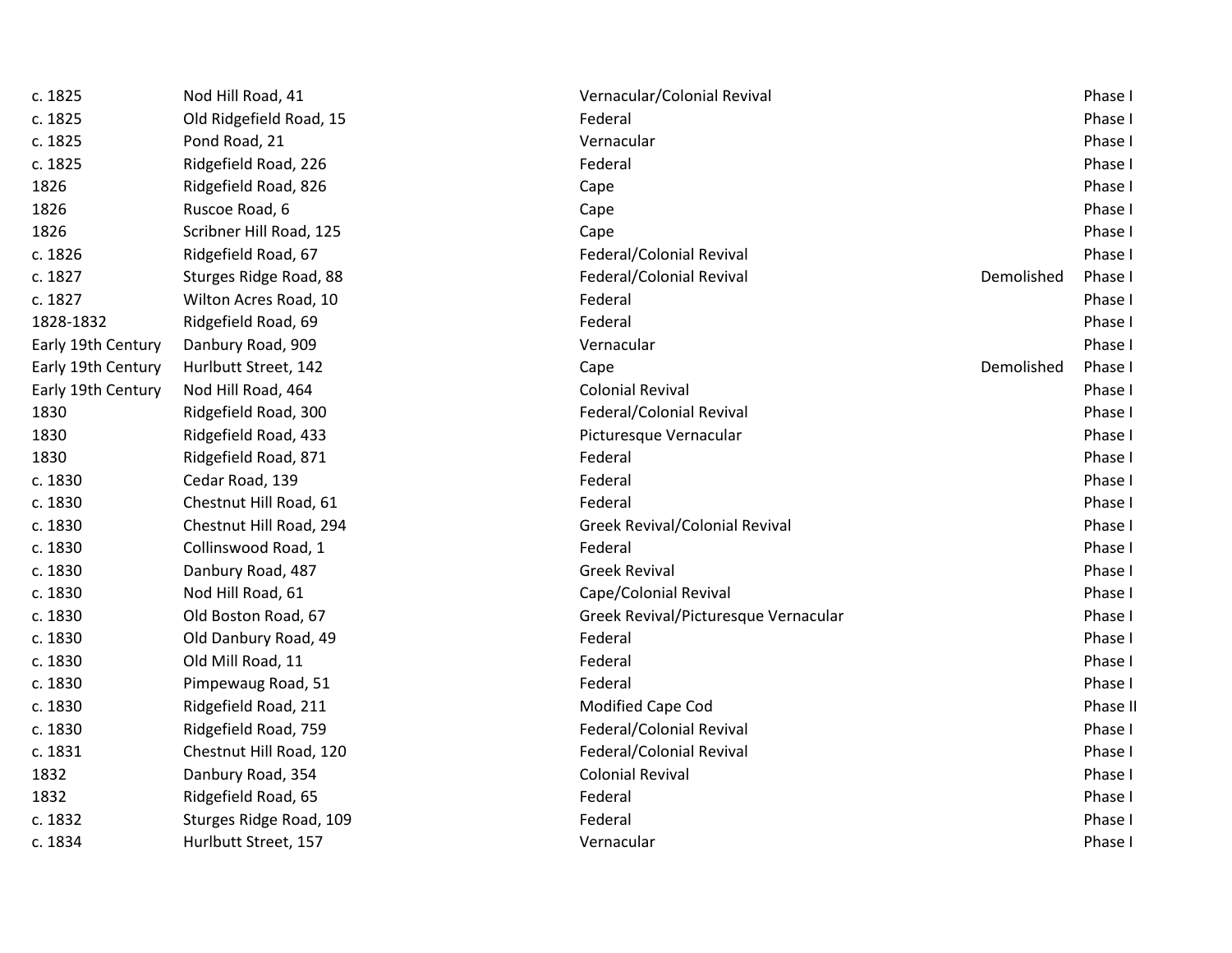| 1835      | Ridgefield Road, 242            | <b>Greek Revival/Colonial Revival</b> | Phase I  |
|-----------|---------------------------------|---------------------------------------|----------|
| 1835      | Ridgefield Road, 860            | <b>Colonial Revival</b>               | Phase I  |
| c. 1835   | Belden Hill Road, 311           | Federal                               | Phase I  |
| c. 1835   | Danbury Road, 198               | <b>Greek Revival</b>                  | Phase I  |
| c. 1835   | Danbury Road, 436               | <b>Greek Revival</b>                  | Phase I  |
| c. 1835   | Hurlbutt Street, 245            | Vernacular                            | Phase I  |
| c. 1835   | Hurlbutt Street, 77             | Vernacular                            | Phase II |
| c. 1835   | Nod Hill Road, 88               | <b>Greek Revival</b>                  | Phase I  |
| c. 1836   | Belden Hill Road, 45            | Federal                               | Phase I  |
| 1837      | Ridgefield Road, 789            | Vernacular                            | Phase I  |
| c. 1837   | Danbury Road, 481               | Vernacular                            | Phase I  |
| 1838      | Westport Road, 190              | Vernacular                            | Phase I  |
| c. 1839   | Church Street, 37               | <b>Greek Revival</b>                  | Phase I  |
| pre 1840  | DeForest Road, 156              | Colonial                              | Phase I  |
| 1840      | Range Road, 77                  | <b>Greek Revival</b>                  | Phase I  |
| 1840      | Ridgefield Road, 782            | Federal/Vernacular                    | Phase I  |
| c. 1840   | Danbury Road, 196               | Vernacular                            | Phase I  |
| c. 1840   | Danbury Road, 462               | <b>Greek Revival</b>                  | Phase I  |
| c. 1840   | Danbury Road, 503               | Picturesque Vernacular                | Phase I  |
| c. 1840   | Grumman Hill Road, 1            | Vernacular                            | Phase I  |
| c. 1840   | Grumman Hill Road, 83           | <b>Greek Revival</b>                  | Phase I  |
| c. 1840   | Hurlbutt Street, 152            | Greek Revival/Picturesque Vernacular  | Phase I  |
| c. 1840   | Hurlbutt Street, 175            | <b>Greek Revival</b>                  | Phase I  |
| c. 1840   | Nod Hill Road, 692              | Cape                                  | Phase I  |
| c. 1840   | Ridgefield Road, 1054           | <b>Greek Revival</b>                  | Phase I  |
| c. 1841   | Danbury Road, 225               | <b>Greek Revival</b>                  | Phase I  |
| c. 1842   | Newtown Turnpike, 341           | <b>Greek Revival/Colonial Revival</b> | Phase I  |
| c. 1842   | Ridgefield Road, 1083           | <b>Colonial Revival</b>               | Phase I  |
| 1843      | Danbury Road, 150 (Kent School) | <b>Greek Revival</b>                  | Phase I  |
| 1843      | Ridgefield Road, 764            | Federal                               | Phase I  |
| c. 1843   | Danbury Road, 526               | Vernacular                            | Phase I  |
| c. 1844   | Danbury Road, 470               | <b>Greek Revival</b>                  | Phase I  |
| c. 1845   | Danbury Road, 496               | <b>Greek Revival</b>                  | Phase I  |
| 1848-1949 | Cannon Road, 20                 | Vernacular                            | Phase I  |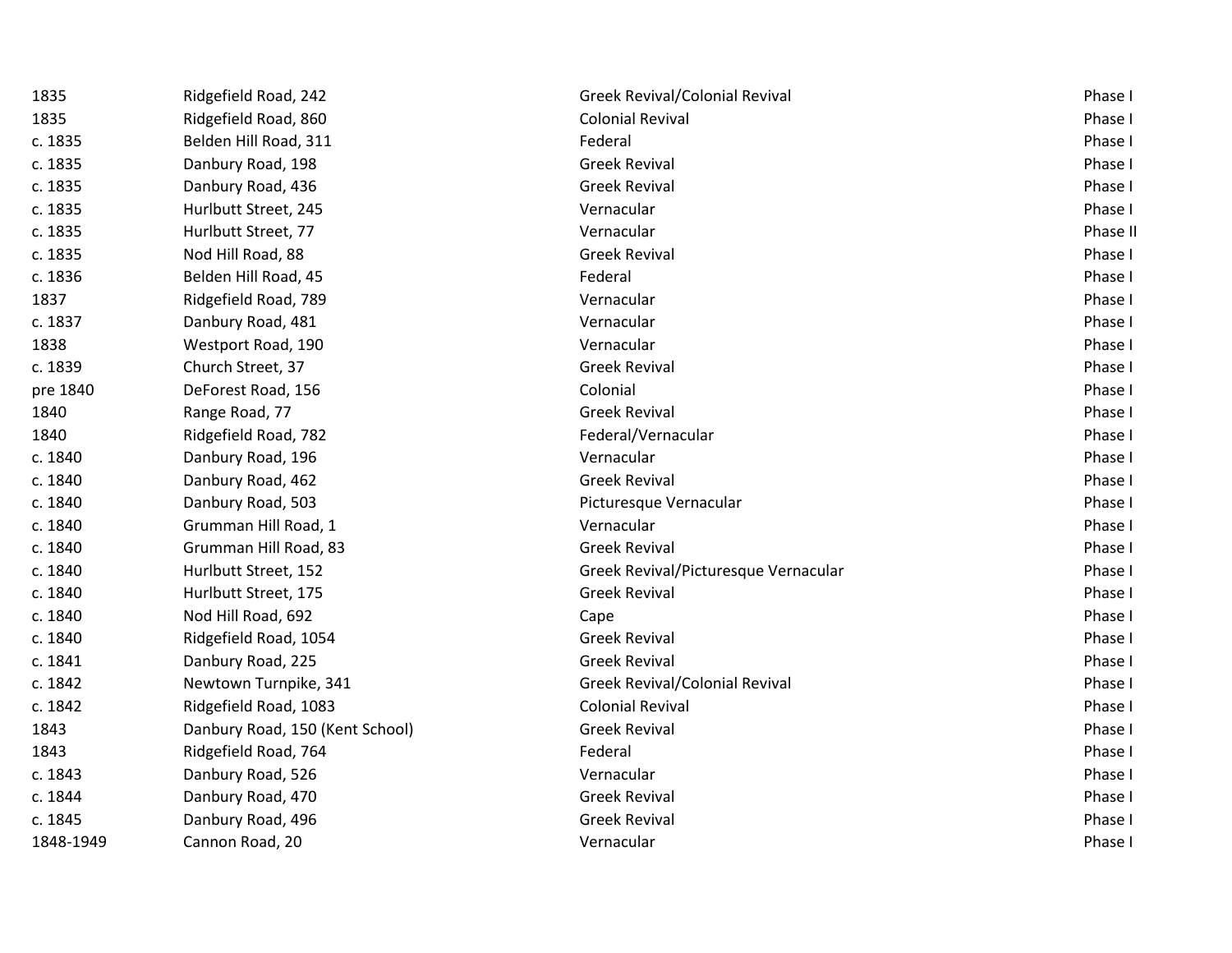| c. 1848    | Danbury Road, 454       | Vernacular                  | Demolished | Phase I  |
|------------|-------------------------|-----------------------------|------------|----------|
| c. 1848    | Sturges Ridge Road, 137 | <b>Greek Revival</b>        |            | Phase I  |
| 1850       | Ridgefield Road, 485    | <b>Colonial Revival</b>     |            | Phase I  |
| 1850       | Ridgefield Road, 760    | Eclectic                    |            | Phase I  |
| c. 1850    | Cannon Road, 24         | Vernacular                  |            | Phase I  |
| c. 1850    | Cedar Road, 35          | Vernacular                  |            | Phase I  |
| c. 1850    | Danbury Road, 232       | Vernacular                  |            | Phase I  |
| c. 1850    | Millstone Road, 201     | <b>Converted Mill</b>       |            | Phase II |
| c. 1850    | Nod Hill Road, 15       | Vernacular/Colonial Revival |            | Phase I  |
| c. 1850    | Ridgefield Road, 418    | Vernacular                  |            | Phase I  |
| c. 1850    | Vista Road, 60          | Vernacular                  | Demolished | Phase I  |
| 1851       | Cannon Road, 43         | Vernacular                  |            | Phase I  |
| 1852       | Seeley Road, 45         | Vernacular/Colonial Revival |            | Phase I  |
| 1852, 1978 | Danbury Road, 146       | Carpenter Gothic            |            | Phase I  |
| pre 1853   | Wilton Acres Road, 2    | Vernacular                  |            | Phase I  |
| pre 1855   | Honey Hill Road, 75     | <b>Colonial Revival</b>     |            | Phase I  |
| pre 1855   | Old Boston Road, 20     | Vernacular/Colonial Revival |            | Phase I  |
| pre 1855   | Westport Road, 163      | <b>Colonial Revival</b>     |            | Phase I  |
| pre 1855   | Belden Hill Lane, 3     | Vernacular                  |            | Phase I  |
| pre 1855   | Belden Hill Lane, 38    | Vernacular                  |            | Phase I  |
| 1855       | Ridgefield Road, 203    | Vernacular                  |            | Phase I  |
| 1857       | Cannon Road, 33         | <b>Greek Revival</b>        |            | Phase I  |
| c. 1857    | Ridgefield Road, 1042   | Vernacular                  |            | Phase I  |
| 1859       | Danbury Road, 254       | <b>Gothic Revival</b>       |            | Phase I  |
| 1860       | Ridgefield Road, 500    | <b>Colonial Revival</b>     |            | Phase I  |
| c. 1860    | Church Street, 1        | Italianate                  |            | Phase I  |
| c. 1860    | Range Road, 183         | Cape                        |            | Phase I  |
| c. 1860    | Silver Spring Road, 179 | Cape                        |            | Phase I  |
| c. 1865    | Cannon Road, 49         | Vernacular                  | Demolished | Phase I  |
| c. 1865    | Danbury Road, 387       | Italianate                  |            | Phase I  |
| c. 1865    | Drum Hill Road, 212     | <b>Colonial Revival</b>     |            | Phase I  |
| 1866       | Ridgefield Road, 183    | Italianate                  | Demolished | Phase I  |
| c. 1866    | Danbury Road, 36        | <b>Greek Revival</b>        | Demolished | Phase I  |
| pre 1867   | Lovers Lane, 33         | Vernacular                  |            | Phase I  |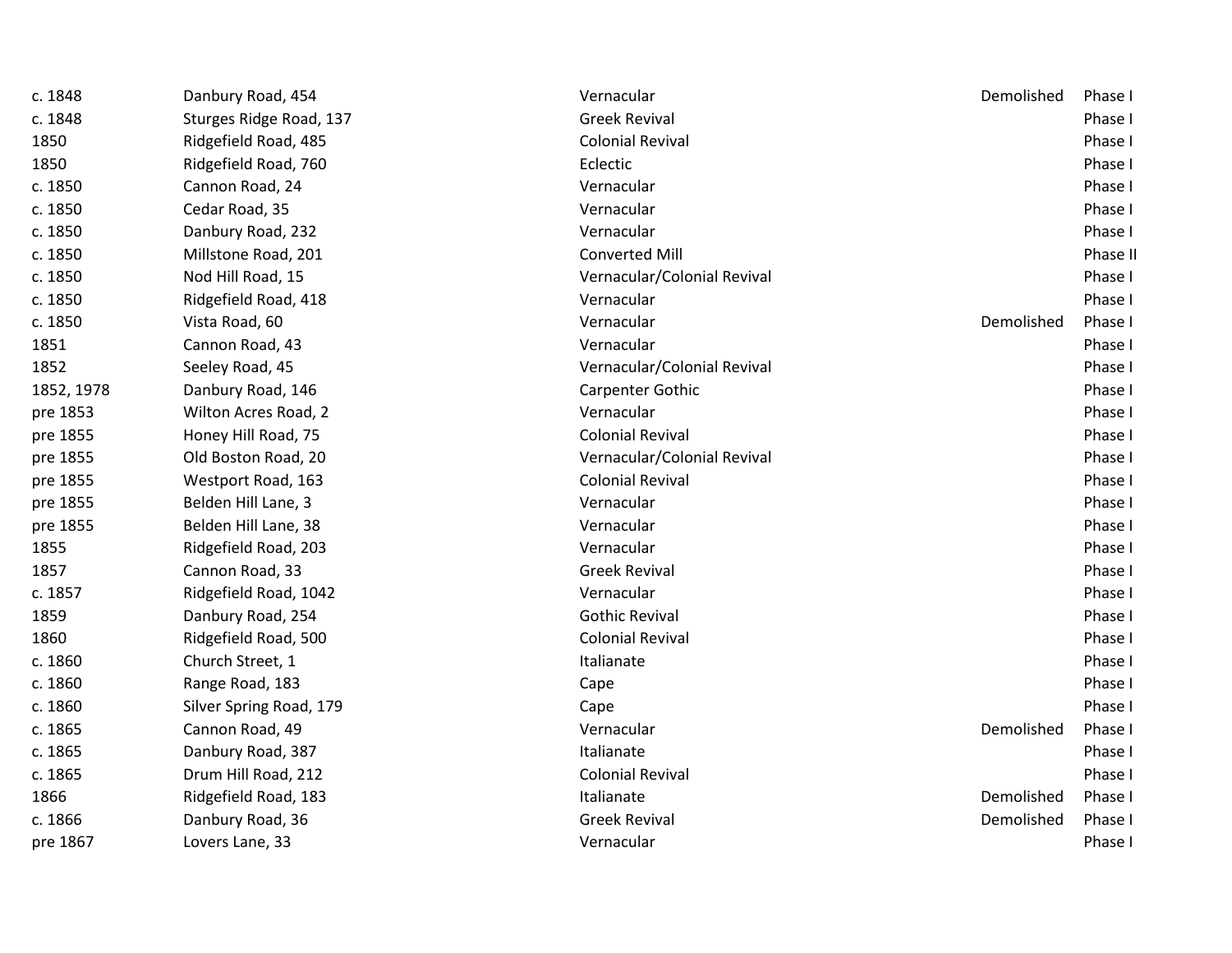| after 1867 | Westport Road, 180       | Vernacular                      |            | Phase I |
|------------|--------------------------|---------------------------------|------------|---------|
| 1870       | Lovers Lane, 26          | Colonial/Picturesque Vernacular |            | Phase I |
| 1870       | Millstone Road, 24       | Vernacular                      |            | Phase I |
| 1870       | Ridgefield Road, 390     | <b>Colonial Revival</b>         |            | Phase I |
| c. 1870    | Cannon Road, 320         | Vernacular                      |            | Phase I |
| c. 1870    | Church Street, 49        | Italianate                      |            | Phase I |
| c. 1870    | Danbury Road, 89         | Vernacular                      |            | Phase I |
| c. 1870    | Whipstick Road, 155      | Vernacular/Colonial Revival     |            | Phase I |
| 1871       | Lovers Lane, 15          | Vernacular                      |            | Phase I |
| 1872       | Cannon Road, 34          | Picturesque Vernacular          |            | Phase I |
| 1875       | Old Belden Hill Road, 71 | Picturesque Vernacular          |            | Phase I |
| 1875       | Seir Hill Road, 76       | <b>Colonial Revival</b>         |            | Phase I |
| c. 1875    | Chestnut Hill Road, 2    | Queen Anne                      |            | Phase I |
| c. 1875    | Church Street, 33        | Vernacular                      |            | Phase I |
| c. 1875    | Danbury Road, 213        | Picturesque Vernacular          |            | Phase I |
| c. 1875    | Drum Hill Road, 127      | Picturesque Vernacular          |            | Phase I |
| c. 1875    | Nod Hill Road, 523       | Vernacular                      |            | Phase I |
| c. 1875    | Olmstead Hill Road, 411  | Picturesque Vernacular          |            | Phase I |
| c. 1875    | Ridgefield Road, 823     | Picturesque Vernacular          |            | Phase I |
| 1876       | Nod Hill Road, 407       | <b>Colonial Revival</b>         |            | Phase I |
| 1877       | Hurlbutt Street, 123     | Picturesque Vernacular          |            | Phase I |
| c. 1877    | Danbury Road, 237        | Italianate                      |            | Phase I |
| 1880       | Danbury Road, 919        | Vernacular                      | Demolished | Phase I |
| 1880       | Ridgefield Road, 122,124 | <b>Colonial Revival</b>         |            | Phase I |
| c. 1880    | Danbury Road, 218        | Picturesque Vernacular          |            | Phase I |
| c. 1880    | Newtown Turnpike, 457    | <b>Colonial Revival</b>         |            | Phase I |
| c. 1880    | Nod Hill Road, 668       | <b>Colonial Revival</b>         |            | Phase I |
| c. 1880    | Olmstead Hill Road, 414  | Picturesque Vernacular          | Demolished | Phase I |
| c. 1880    | Westport Road, 191       | Picturesque Vernacular          |            | Phase I |
| 1885       | Drum Hill Road, 3        | <b>Colonial Revival</b>         |            | Phase I |
| c. 1885    | Hurlbutt Street, 115     | Vernacular                      |            | Phase I |
| c. 1885    | Old Belden Hill Road, 69 | Vernacular                      |            | Phase I |
| c. 1889    | Danbury Road, 150        | Vernacular                      |            | Phase I |
| 1890       | Hurlbutt Street, 132     | Vernacular                      |            | Phase I |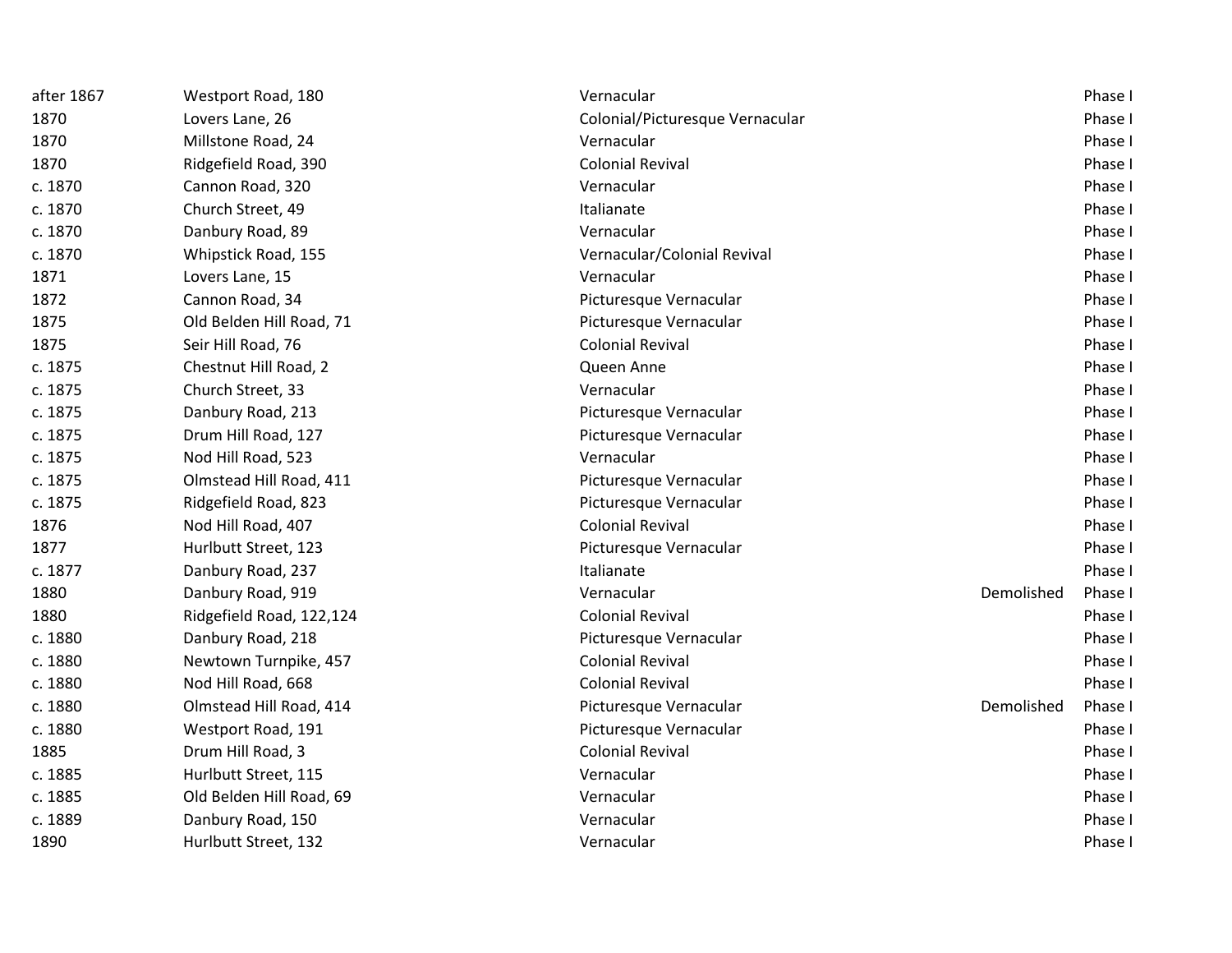| c. 1890      | Cherry Lane, 120                    | Queen Anne                              |            | Phase I  |
|--------------|-------------------------------------|-----------------------------------------|------------|----------|
| c. 1890      | Danbury Road, 532                   | Vernacular                              |            | Phase I  |
| c. 1890      | Danbury Road, 923                   | Vernacular                              | Demolished | Phase I  |
| c. 1890      | Dudley Road, 115                    | Picturesque Vernacular/Colonial Revival |            | Phase I  |
| c. 1890-1900 | Church Street, 3                    | Picturesque Vernacular                  |            | Phase I  |
| c. 1892      | <b>Cannon Road Railroad Station</b> | Picturesque Vernacular                  |            | Phase I  |
| c. 1892      | Portland Avenue, 86                 | Picturesque Vernacular                  | Demolished | Phase I  |
| c. 1895      | Danbury Road, 116                   | <b>Colonial Revival</b>                 | Demolished | Phase I  |
| 1899         | Cannon Road, 25                     | Picturesque Vernacular                  |            | Phase I  |
| 19th Century | Hurlbutt Street, 187                | Vernacular                              |            | Phase I  |
| 19th Century | Seeley Road, 67                     | <b>Colonial Revival</b>                 |            | Phase I  |
| 1900         | Westport Road, 308                  | <b>Colonial Revival</b>                 |            | Phase I  |
| c. 1900      | Cannon Road, 26                     | Vernacular                              |            | Phase I  |
| c. 1900      | Cannon Road, 30                     | Vernacular                              |            | Phase I  |
| c. 1900      | Cannon Road, 32                     | Picturesque Vernacular                  |            | Phase I  |
| c. 1900      | Cannon Road, 37                     | Picturesque Vernacular                  |            | Phase I  |
| c. 1900      | Danbury Road, 39                    | Vernacular                              |            | Phase I  |
| c. 1900      | Ridgefield Road, 691                | <b>Colonial Revival</b>                 |            | Phase II |
| 1901         | Honey Hill Road, 40                 | Vernacular                              |            | Phase I  |
| c. 1903      | Nod Hill Road, 634                  | Eclectic                                |            | Phase I  |
| c. 1905      | Cannon Road, 15                     | <b>Colonial Revival</b>                 |            | Phase I  |
| 1907         | Danbury Road, 426                   | <b>Colonial Revival</b>                 |            | Phase I  |
| 1909         | Catalpa Road, 32                    | Eclectic                                |            | Phase I  |
| c. 1909      | Danbury Road, 475                   | <b>Colonial Revival</b>                 |            | Phase I  |
| 1910         | Cheesespring Road, 46               | Arts and Crafts                         |            | Phase I  |
| 1910         | Pimpewaug Road, 200                 | Bungalow                                |            | Phase I  |
| 1910         | Route 107, 25                       | <b>Colonial Revival</b>                 |            | Phase I  |
| 1910         | Route 107, 29                       | <b>Colonial Revival</b>                 |            | Phase I  |
| 1910         | Sharp Hill Road, 103                | <b>Colonial Revival</b>                 |            | Phase I  |
| c. 1910      | Chestnut Hill Road, 250             | <b>Colonial Revival</b>                 |            | Phase I  |
| c. 1910      | Newtown Turnpike, 340               | Vernacular                              |            | Phase I  |
| c. 1910      | Old Kings Highway, 189              | <b>Craftsman Bungalow</b>               |            | Phase II |
| 1912         | Pine Ridge Road, 67                 | Bungalow                                | Demolished | Phase I  |
| c. 1912      | Millstone Road, 208                 | <b>Colonial Revival</b>                 |            | Phase I  |
|              |                                     |                                         |            |          |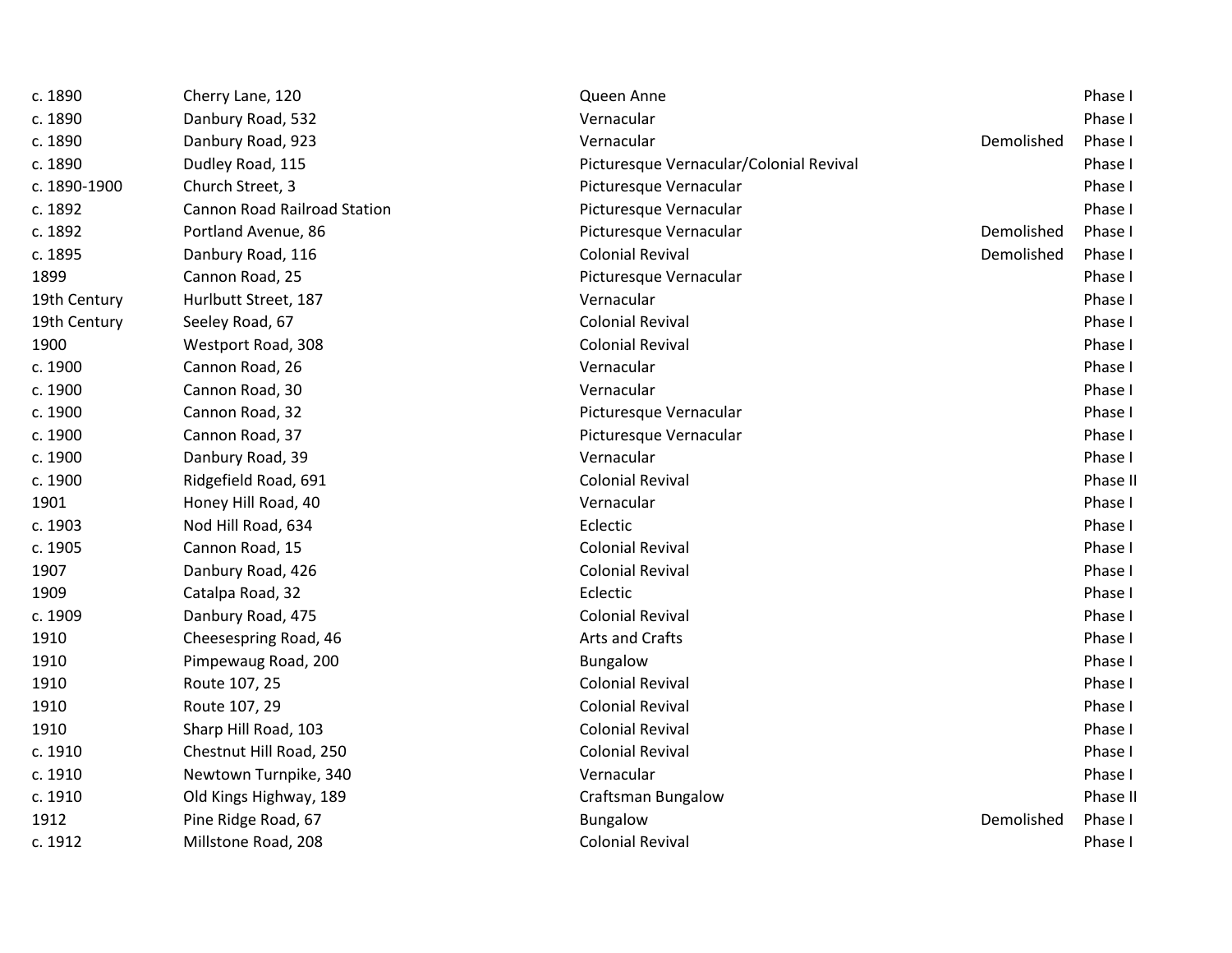| c. 1912      | West Church Street, 31  | <b>Colonial Revival</b>                       |            | Phase I  |
|--------------|-------------------------|-----------------------------------------------|------------|----------|
| 1913         | Chicken Street, 23      | Group of three Craftsman/Vernacular Buildings |            | Phase II |
| 1913         | New Street, 5 and 9     | Vernacular                                    |            | Phase I  |
| 1913         | Sturges Ridge Road, 214 | <b>Colonial Revival</b>                       |            | Phase I  |
| c. 1914      | Mountain Road, 20       | Vernacular                                    |            | Phase II |
| 1915         | New Street, 49          | Eclectic                                      |            | Phase I  |
| c. 1915      | Church Street, 23       | Vernacular                                    |            | Phase I  |
| c. 1915      | Own Home Avenue, 42     | Vernacular                                    |            | Phase II |
| c. 1915      | Own Home Avenue, 48     | <b>Spanish Mission</b>                        |            | Phase II |
| c. 1915      | Pimpewaug Road, 172     | Bungalow                                      |            | Phase I  |
| 1916         | Danbury Road, 963       | <b>Colonial Revival</b>                       |            | Phase I  |
| 1919         | Raymond Lane, 14        | Vernacular                                    | Demolished | Phase I  |
| c. 1920      | Danbury Road, 51        | <b>Bungalow</b>                               |            | Phase I  |
| c. 1920      | Drum Hill Road, 186     | Vernacular Cottage                            |            | Phase II |
| c. 1920      | Godfrey Place, 6        | Craftsman                                     |            | Phase II |
| c. 1920      | Millstone Road, 154     | <b>Colonial Revival</b>                       |            | Phase I  |
| c. 1920      | Nod Hill Road, 52       | Modified Cape Cod                             |            | Phase II |
| c. 1920      | Ridgefield Road, 208    | <b>Colonial Revival</b>                       |            | Phase II |
| c. 1920      | Sharp Hill Road, 14     | Craftsman                                     |            | Phase II |
| c. 1920      | Westport Road, 128      | Vernacular                                    |            | Phase I  |
| c. 1920-1930 | Chestnut Hill Road, 89  | <b>Colonial Revival</b>                       |            | Phase I  |
| 1921         | Danbury Road, 209       | Vernacular                                    |            | Phase I  |
| c. 1921      | Old Kings Highway, 193  | <b>Craftsman Bungalow</b>                     |            | Phase II |
| c. 1921      | Sharp Hill Road, 77     | <b>Dutch Colonial Revival</b>                 |            | Phase II |
| 1922         | Ridgefield Road, 766    | <b>Colonial Revival</b>                       |            | Phase I  |
| c. 1922      | Cannon Road, 8          | <b>Colonial Revival</b>                       |            | Phase I  |
| c. 1922      | Danbury Road, 440       | <b>Colonial Revival</b>                       |            | Phase I  |
| c. 1922      | Sharp Hill Road, 167    | Foursquare                                    |            | Phase II |
| c. 1922      | West Meadow Road, 64    | <b>Colonial Revival</b>                       |            | Phase II |
| c. 1923      | Danbury Road, 385       | <b>Colonial Revival</b>                       | Demolished | Phase I  |
| c. 1923      | Deerfield Road, 8       | <b>Tudor Revival</b>                          |            | Phase II |
| c. 1923      | Drum Hill Road, 136     | Colonial Revival and Ranch/Cottage            |            | Phase II |
| c. 1923      | Liberty Street, 69      | <b>Dutch Colonial Revival</b>                 |            | Phase II |
| c. 1923      | Ridgefield Road, 993    | Vernacular                                    |            | Phase I  |
|              |                         |                                               |            |          |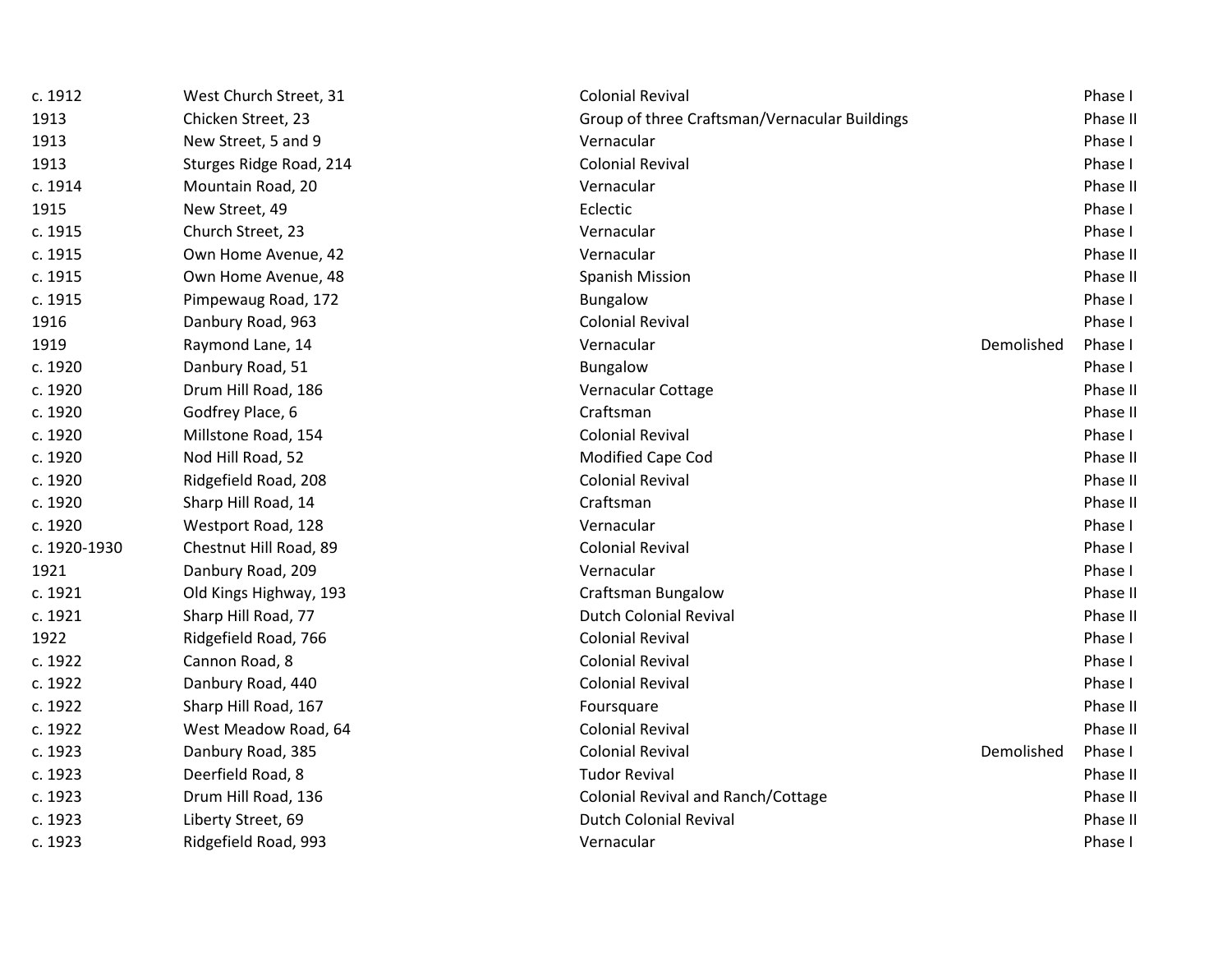| 1924    | Hurlbutt Street, 158    | <b>Colonial Revival</b>                 |            | Phase I  |
|---------|-------------------------|-----------------------------------------|------------|----------|
| c. 1924 | Belden Hill Road, 78    | Craftsman                               |            | Phase II |
| c. 1924 | Chestnut Hill Road, 119 | <b>Colonial Revival</b>                 |            | Phase II |
| c. 1924 | Connery Street, 9       | Craftsman                               |            | Phase II |
| c. 1924 | Graenest Ridge Road, 9  | Chateauesque                            |            | Phase II |
| c. 1924 | Horseshoe Road, 14      | <b>Dutch Colonial Revival</b>           |            | Phase II |
| c. 1924 | Hurlbutt Street, 97     | <b>Colonial Revival</b>                 |            | Phase II |
| c. 1924 | Nod Hill Road, 415      | <b>Colonial Revival</b>                 |            | Phase II |
| c. 1924 | Own Home Avenue, 34     | Craftsman                               |            | Phase II |
| c. 1924 | Own Home Avenue, 40     | Vernacular                              |            | Phase II |
| 1925    | Danbury Road, 259       | <b>Colonial Revival</b>                 | Demolished | Phase I  |
| 1925    | New Street, 34          | <b>Colonial Revival</b>                 |            | Phase I  |
| 1925    | Portland Avenue, 66-68  | <b>Colonial Revival</b>                 |            | Phase I  |
| c. 1925 | Danbury Road, 763       | <b>Craftsman Bungalow</b>               |            | Phase II |
| c. 1925 | Fairfax Avenue, 14      | Vernacular                              |            | Phase II |
| c. 1925 | Horseshoe Road, 2       | Vernacular with Greek Revival Influence |            | Phase II |
| c. 1925 | Hurlbutt Street, 66     | Vernacular                              |            | Phase II |
| c. 1925 | Old Highway, 157        | <b>Tudor Revival</b>                    |            | Phase II |
| c. 1925 | Old Kings Highway, 187  | <b>Craftsman Bungalow</b>               |            | Phase II |
| c. 1925 | Own Home Avenue, 23     | <b>Dutch Colonial Revival</b>           |            | Phase II |
| c. 1925 | Ridgefield Road, 80     | <b>Colonial Revival</b>                 |            | Phase I  |
| c. 1925 | Sharp Hill Road, 114    | <b>Colonial Revival</b>                 |            | Phase II |
| c. 1925 | Sunset Pass, 30         | Vernacular                              |            | Phase II |
| 1926    | Danbury Road, 400       | <b>Colonial Revival</b>                 |            | Phase I  |
| c. 1926 | Hurlbutt Street, 434    | Vernacular                              |            | Phase II |
| 1927    | Danbury Road, 261       | <b>Bungalow</b>                         |            | Phase I  |
| 1927    | Drum Hill Road, 42      | <b>Colonial Revival</b>                 |            | Phase I  |
| c. 1927 | Belden Hill Road, 461   | <b>Colonial Revival</b>                 |            | Phase II |
| c. 1927 | Cannon Road, 175        | <b>Colonial Revival</b>                 |            | Phase I  |
| c. 1927 | Hanford Lane, 19        | Vernacular                              |            | Phase II |
| c. 1927 | Mather Street, 94       | Vernacular                              |            | Phase II |
| c. 1927 | Partrick Lane, 14       | Vernacular                              |            | Phase II |
| c. 1927 | Ridgefield Road, 481    | Colonial Revival/Converted Barn         |            | Phase II |
| c. 1927 | Ridgefield Road, 765    | <b>Tudor Revival</b>                    |            | Phase II |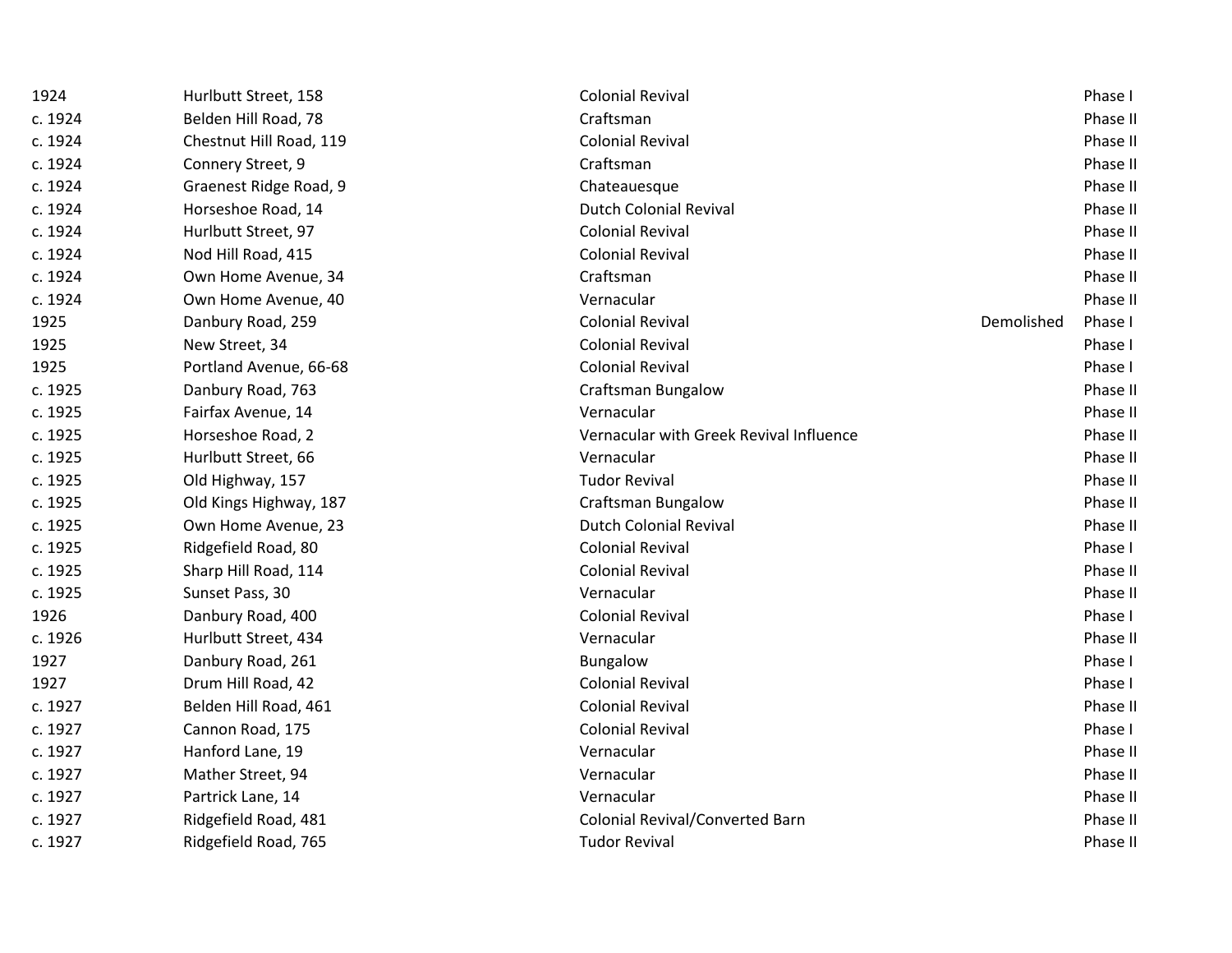| c. 1927 | Ridgefield Road, 771     | <b>Colonial Revival</b>         | Phase II |
|---------|--------------------------|---------------------------------|----------|
| c. 1927 | West Meadow Road, 8      | <b>Colonial Revival</b>         | Phase II |
| 1928    | Hurlbutt Street, 90      | <b>Colonial Revival</b>         | Phase I  |
| c. 1928 | Danbury Road, 707        | Craftsman                       | Phase II |
| c. 1928 | Grumman Hill Road, 43    | <b>Tudor Revival</b>            | Phase II |
| c. 1928 | Horseshoe Road, 92       | Cape Cod Cottage                | Phase II |
| c. 1928 | Old Ridgefield Road, 101 | <b>Colonial Revival</b>         | Phase II |
| c. 1928 | Ridgefield Road, 957     | Vernacular                      | Phase II |
| c. 1928 | Sharp Hill Road, 122     | <b>Tudor Revival</b>            | Phase II |
| c. 1928 | West Meadow Road, 71     | <b>Tudor Revival</b>            | Phase II |
| c. 1928 | West Meadow Road, 83     | Spanish Eclectic                | Phase II |
| c. 1928 | West Meadow Road, 105    | Eclectic                        | Phase II |
| c. 1928 | West Meadow Road, 133    | <b>Tudor Revival</b>            | Phase II |
| c. 1928 | West Meadow Road, 136    | <b>Tudor Revival</b>            | Phase II |
| c. 1928 | Woodway Lane, 9          | <b>Tudor Revival Influences</b> | Phase II |
| c. 1929 | Belden Hill Road, 112    | <b>Colonial Revival</b>         | Phase II |
| c. 1929 | Danbury Road, 703        | Craftsman                       | Phase II |
| c. 1929 | Deerfield Road, 9        | Arts and Crafts                 | Phase II |
| c. 1929 | East Meadow Road, 79     | <b>Tudor Revival</b>            | Phase II |
| c. 1929 | Fairfax Avenue, 2        | <b>Tudor Revival</b>            | Phase II |
| c. 1929 | Grumman Hill Road, 39    | <b>Colonial Revival</b>         | Phase II |
| c. 1929 | Grumman Hill Road, 139   | <b>Tudor Revival</b>            | Phase II |
| c. 1929 | Horseshoe Road, 32       | Cape Cod Cottage                | Phase II |
| c. 1929 | Nod Hill Road, 184       | <b>Colonial Revival</b>         | Phase II |
| c. 1929 | Old Highway, 7           | <b>Craftsman Bungalow</b>       | Phase II |
| c. 1929 | Old Highway, 21          | <b>Colonial Revival</b>         | Phase II |
| c. 1929 | Olmstead Hill Road, 134  | Vernacular                      | Phase II |
| c. 1929 | Range Road, 163          | Cape Cod Cottage                | Phase II |
| c. 1929 | Sunset Pass, 20          | Vernacular                      | Phase II |
| c. 1929 | Westport Road, 230       | <b>Dutch Colonial Revival</b>   | Phase II |
| 1930    | Danbury Road, 238        | <b>Colonial Revival</b>         | Phase II |
| c. 1930 | Belden Hill Road, 345    | <b>Tudor Revival</b>            | Phase I  |
| c. 1930 | Belden Hill Road, 359    | <b>Tudor Revival</b>            | Phase I  |
| c. 1930 | Chestnut Hill Road, 80   | <b>Tudor Revival</b>            | Phase I  |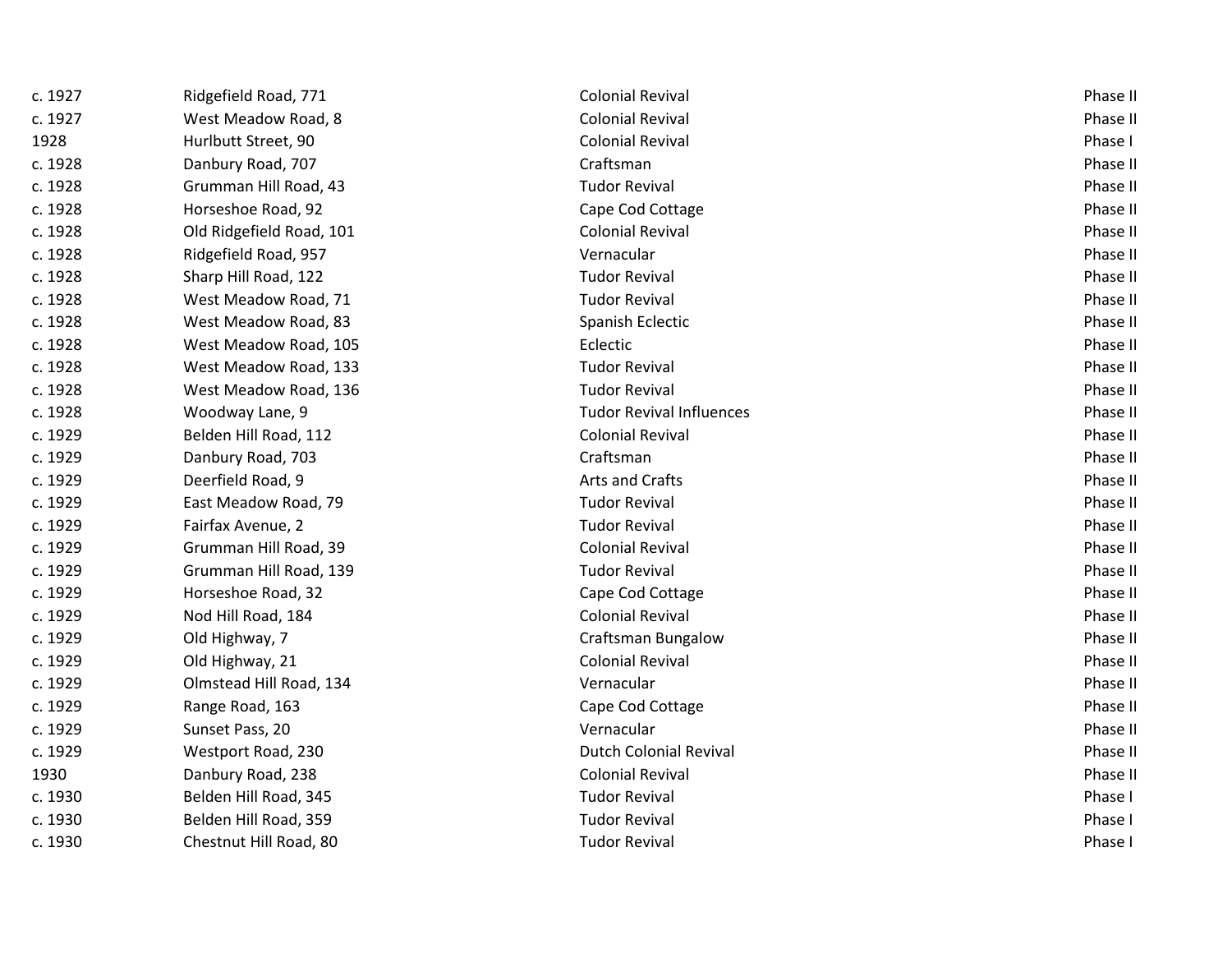| c. 1930 | Chestnut Hill Road, 132 | <b>Colonial Revival/Tudor Revival</b> | Phase II |
|---------|-------------------------|---------------------------------------|----------|
| c. 1930 | Chestnut Hill Road, 156 | Federal/Colonial Revival              | Phase I  |
| c. 1930 | Danbury Road, 687       | <b>Craftsman Bungalow</b>             | Phase II |
| c. 1930 | Danbury Road, 699       | Craftsman                             | Phase II |
| c. 1930 | Danbury Road, 759       | Vernacular                            | Phase II |
| c. 1930 | Danbury Road, 951       | Rustic                                | Phase I  |
| c. 1930 | Deerfield Road, 7       | <b>Dutch Colonial Revival</b>         | Phase II |
| c. 1930 | Drum Hill Road, 140     | <b>Colonial Revival</b>               | Phase II |
| c. 1930 | East Meadow Road, 2     | <b>Spanish Mission</b>                | Phase II |
| c. 1930 | East Meadow Road, 52    | <b>Colonial Revival/Tudor Revival</b> | Phase II |
| c. 1930 | East Meadow Road, 66    | <b>Tudor Revival</b>                  | Phase II |
| c. 1930 | East Meadow Road, 85    | Craftsman                             | Phase II |
| c. 1930 | East Meadow Road, 93    | Cape Cod Cottage                      | Phase II |
| c. 1930 | Evergreen Avenue, 2     | Craftsman Bungalow                    | Phase II |
| c. 1930 | High Ridge Road, 9      | Colonial Revival/Tudor Revival        | Phase II |
| c. 1930 | Horseshoe Road, 18      | Cape Cod Cottage                      | Phase II |
| c. 1930 | Nod Hill Road, 441      | <b>Classical Revival</b>              | Phase II |
| c. 1930 | Old Boston Road, 12     | <b>Colonial Revival</b>               | Phase I  |
| c. 1930 | Old Kings Highway, 185  | Ranch                                 | Phase II |
| c. 1930 | Olmstead Hill Road, 323 | <b>Colonial Revival</b>               | Phase II |
| c. 1930 | Ridgefield Road, 225    | Modified Cape Cod                     | Phase II |
| c. 1930 | Ridgefield Road, 1078   | Vernacular                            | Phase II |
| c. 1930 | Sunset Hill Road, 10    | Craftsman                             | Phase II |
| c. 1930 | Sunset Pass, 17         | Vernacular                            | Phase II |
| c. 1930 | West Meadow Road, 21    | <b>Tudor Revival</b>                  | Phase II |
| c. 1930 | West Meadow Road, 32    | <b>Tudor Revival</b>                  | Phase II |
| c. 1930 | West Meadow Road, 72    | Vernacular                            | Phase II |
| c. 1931 | Downe Lane, 6           | <b>Colonial Revival</b>               | Phase I  |
| c. 1931 | Skunk Lane, 167         | <b>Colonial Revival</b>               | Phase II |
| c. 1931 | Sunset Pass, 12         | <b>Dutch Colonial Revival</b>         | Phase II |
| c. 1931 | West Meadow Road, 38    | <b>Tudor Revival</b>                  | Phase II |
| c. 1931 | West Meadow Road, 39    | <b>Colonial Revival</b>               | Phase II |
| 1932    | Millstone Road, 52      | Eclectic                              | Phase I  |
| c. 1932 | Indian Hill Road, 43    | Vernacular                            | Phase II |
|         |                         |                                       |          |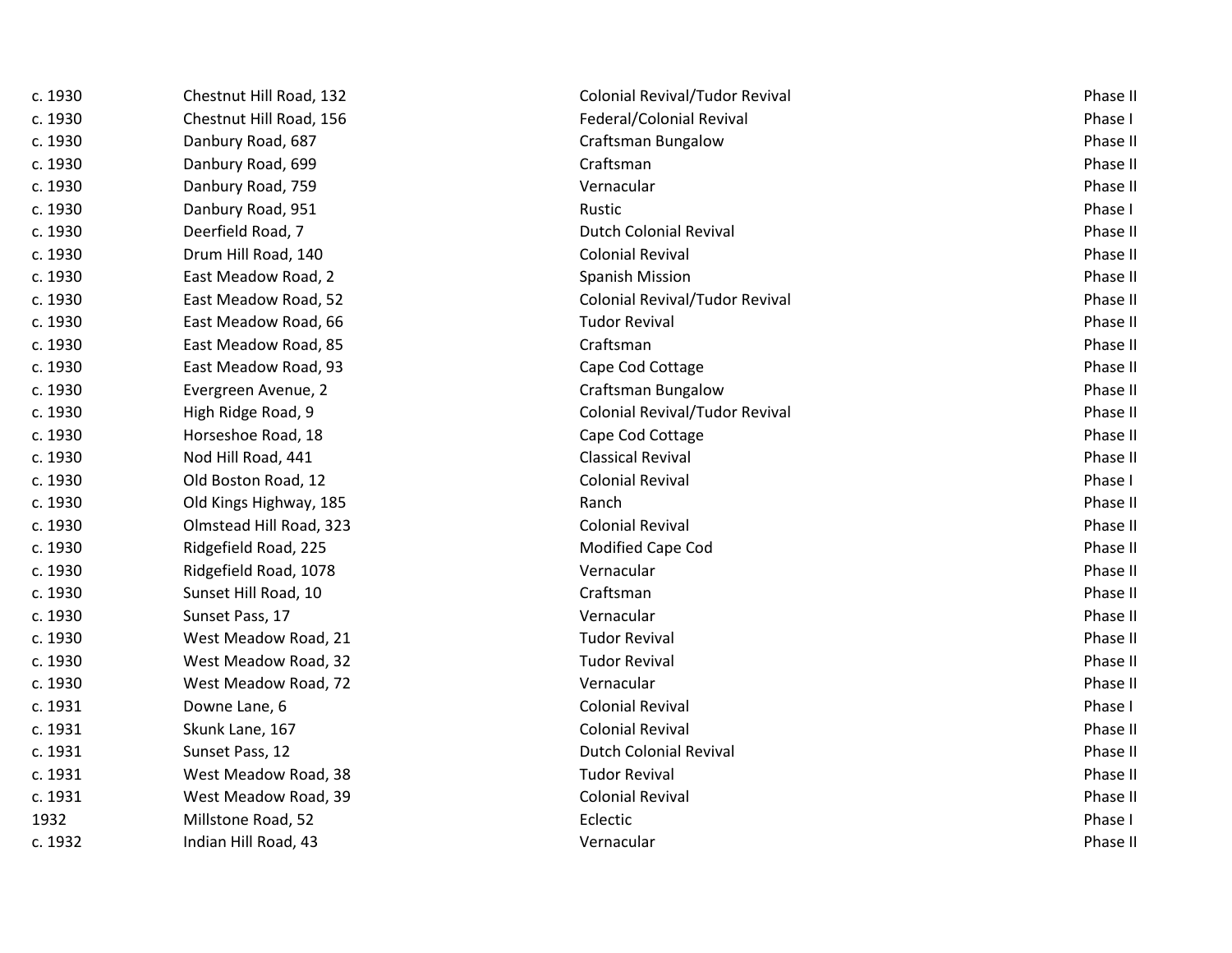| c. 1932   | Own Home Avenue, 29     | Craftsman                             | Phase II |
|-----------|-------------------------|---------------------------------------|----------|
| c. 1932   | Ridgefield Road, 1031   | Vernacular                            | Phase II |
| c. 1932   | Rossimur Court, 26      | <b>Tudor Revival</b>                  | Phase II |
| c. 1932   | Sunset Hill Road, 9     | Vernacular                            | Phase II |
| c. 1932   | Thayer Pond Road, 355   | Vernacular                            | Phase II |
| c. 1932   | West Meadow Road, 57    | <b>Tudor Revival</b>                  | Phase II |
| 1932-1956 | Danbury Road, 78        | Moderne/Colonial Revival              | Phase I  |
| c. 1933   | Hulda Hill Road, 148    | <b>Colonial Revival</b>               | Phase II |
| c. 1933   | Nod Hill Road, 354      | <b>Colonial Revival/Tudor Revival</b> | Phase II |
| c. 1934   | Belden Hill Road, 364   | Cape Cod                              | Phase II |
| c. 1934   | Chestnut Hill Road, 182 | <b>Colonial Revival</b>               | Phase II |
| c. 1935   | Chestnut Hill Road, 92  | <b>Dutch Colonial Revival</b>         | Phase II |
| c. 1935   | Connery Street, 28      | Vernacular                            | Phase II |
| c. 1935   | Danbury Road, 713-719   | Vernacular                            | Phase I  |
| c. 1935   | Old Highway, 108        | Vernacular                            | Phase II |
| c. 1935   | Ridgefield Road, 911    | Vernacular                            | Phase II |
| c. 1935   | Skunk Lane, 105         | <b>Colonial Revival</b>               | Phase II |
| c. 1936   | Charter Oak Drive, 87   | <b>Colonial Revival</b>               | Phase II |
| c. 1936   | Drum Hill Road, 113     | <b>Colonial Revival Cape</b>          | Phase II |
| c. 1936   | Skunk Lane, 143         | Vernacular                            | Phase II |
| c. 1937   | Cheesespring Road, 31   | <b>Colonial Revival</b>               | Phase II |
| c. 1937   | Danbury Road, 711       | Craftsman                             | Phase II |
| c. 1937   | Deerfield Road, 12      | Cape Cod Cottage                      | Phase II |
| c. 1937   | Old Kings Highway, 74   | Cape Cod Cottage                      | Phase II |
| c. 1937   | Sunset Hill Road, 16    | Cape Cod Cottage                      | Phase II |
| 1938      | Shadow Lane, 30         | <b>International Style</b>            | Phase I  |
| c. 1938   | East Meadow Road, 86    | <b>Colonial Revival</b>               | Phase II |
| c. 1938   | Hulda Hill Road, 128    | International                         | Phase II |
| c. 1938   | Nod Hill Road, 351      | <b>Colonial Revival</b>               | Phase II |
| c. 1938   | Pipers Hill Road, 145   | <b>Colonial Revival</b>               | Phase II |
| c. 1938   | Pond Road, 35           | <b>Colonial Revival</b>               | Phase II |
| c. 1938   | Range Road, 221         | <b>Dutch Colonial Revival</b>         | Phase II |
| c. 1938   | West Meadow Road, 115   | Eclectic                              | Phase II |
| 1939      | Cannon Road, 63         | <b>Colonial Revival</b>               | Phase I  |